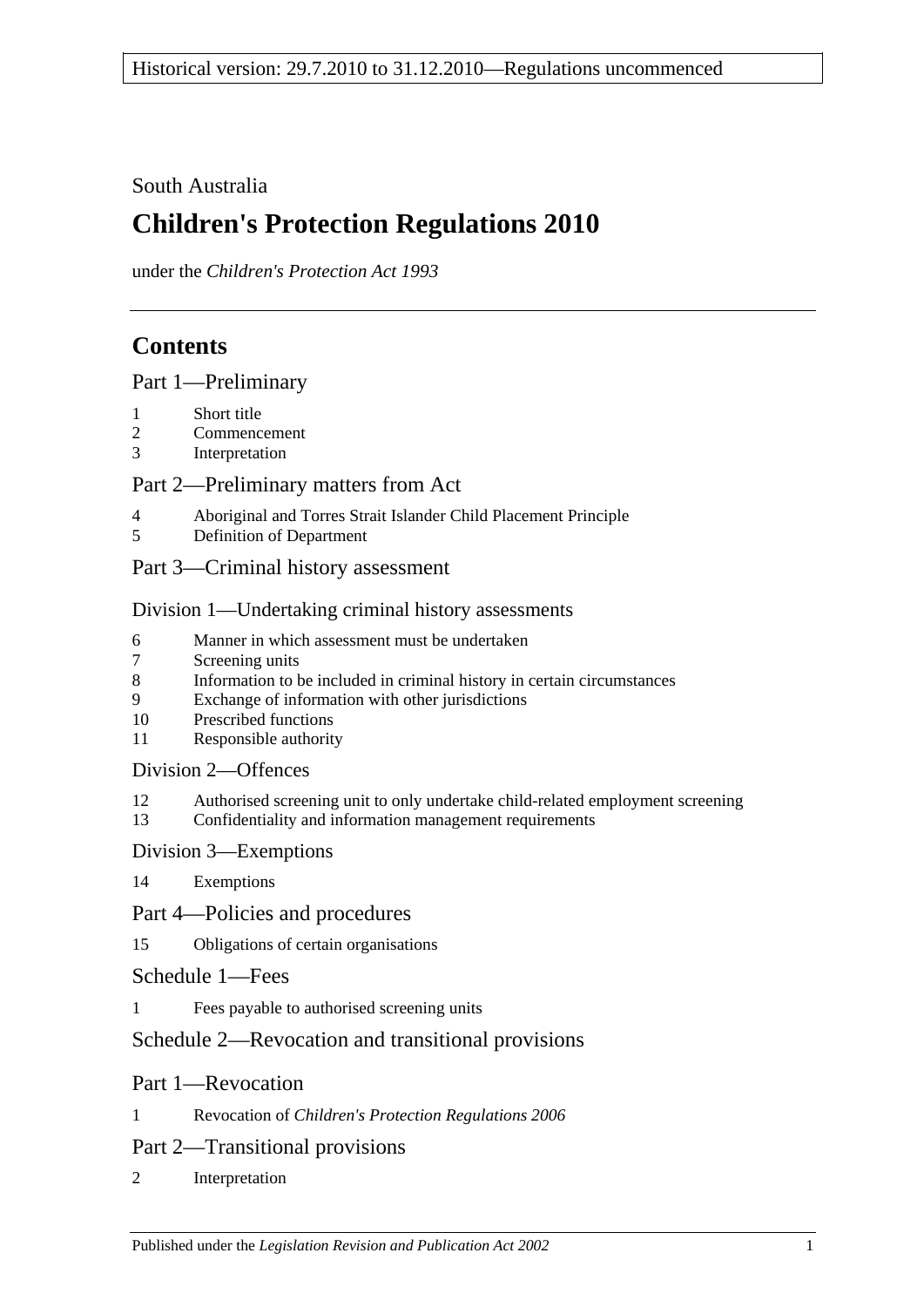- 3 Application of section 8B and Schedule [1\(1\) of the Act deferred in certain cases](#page-7-3)
- 4 [Transitional modification of section](#page-9-0) 8C(3)(a) of Act

#### [Legislative history](#page-10-0)

# <span id="page-1-0"></span>**Part 1—Preliminary**

## <span id="page-1-1"></span>**1—Short title**

These regulations may be cited as the *Children's Protection Regulations 2010*.

#### <span id="page-1-2"></span>**2—Commencement**

These regulations will come into operation on the day on which section 7 of the *[Children's Protection \(Implementation of Report Recommendations\) Amendment](http://www.legislation.sa.gov.au/index.aspx?action=legref&type=act&legtitle=Childrens%20Protection%20(Implementation%20of%20Report%20Recommendations)%20Amendment%20Act%202009)  Act [2009](http://www.legislation.sa.gov.au/index.aspx?action=legref&type=act&legtitle=Childrens%20Protection%20(Implementation%20of%20Report%20Recommendations)%20Amendment%20Act%202009)* comes into operation.

#### <span id="page-1-3"></span>**3—Interpretation**

In these regulations—

*Act* means the *[Children's Protection Act](http://www.legislation.sa.gov.au/index.aspx?action=legref&type=act&legtitle=Childrens%20Protection%20Act%201993) 1993*;

*authorised screening unit* means a person or body established as an authorised screening unit under [regulation](#page-3-4) 7(1);

*child-related employment screening* means undertaking an assessment of information about a person for the purpose of determining whether the person may, if appointed to, or engaged to act in, a position, pose a risk to the safety of children;

*CrimTrac* means the CrimTrac Agency established under the *Public Service Act 1999* of the Commonwealth;

*interstate authorised screening unit* means a person or body declared to be an interstate authorised screening unit under [regulation](#page-3-5) 7(2);

*responsible authority* has the same meaning as in section 8B of the Act.

# <span id="page-1-4"></span>**Part 2—Preliminary matters from Act**

#### <span id="page-1-5"></span>**4—Aboriginal and Torres Strait Islander Child Placement Principle**

- <span id="page-1-6"></span>(1) For the purposes of section 4(5) of the Act, the Aboriginal and Torres Strait Islander Child Placement Principle is as follows:
	- (a) the fundamental principles apply to the placement of an Aboriginal or Torres Strait Islander child with the additional requirement that in determining a child's best interests under subsection (4) of that section consideration must be given to the child's cultural needs and identity;
	- (b) subject to the fundamental principles, when an Aboriginal or Torres Strait Islander child is being placed in alternative care (other than care provided in a detention facility), consideration must be given to placing the child with the first in order of priority of the following persons who is available to provide the care: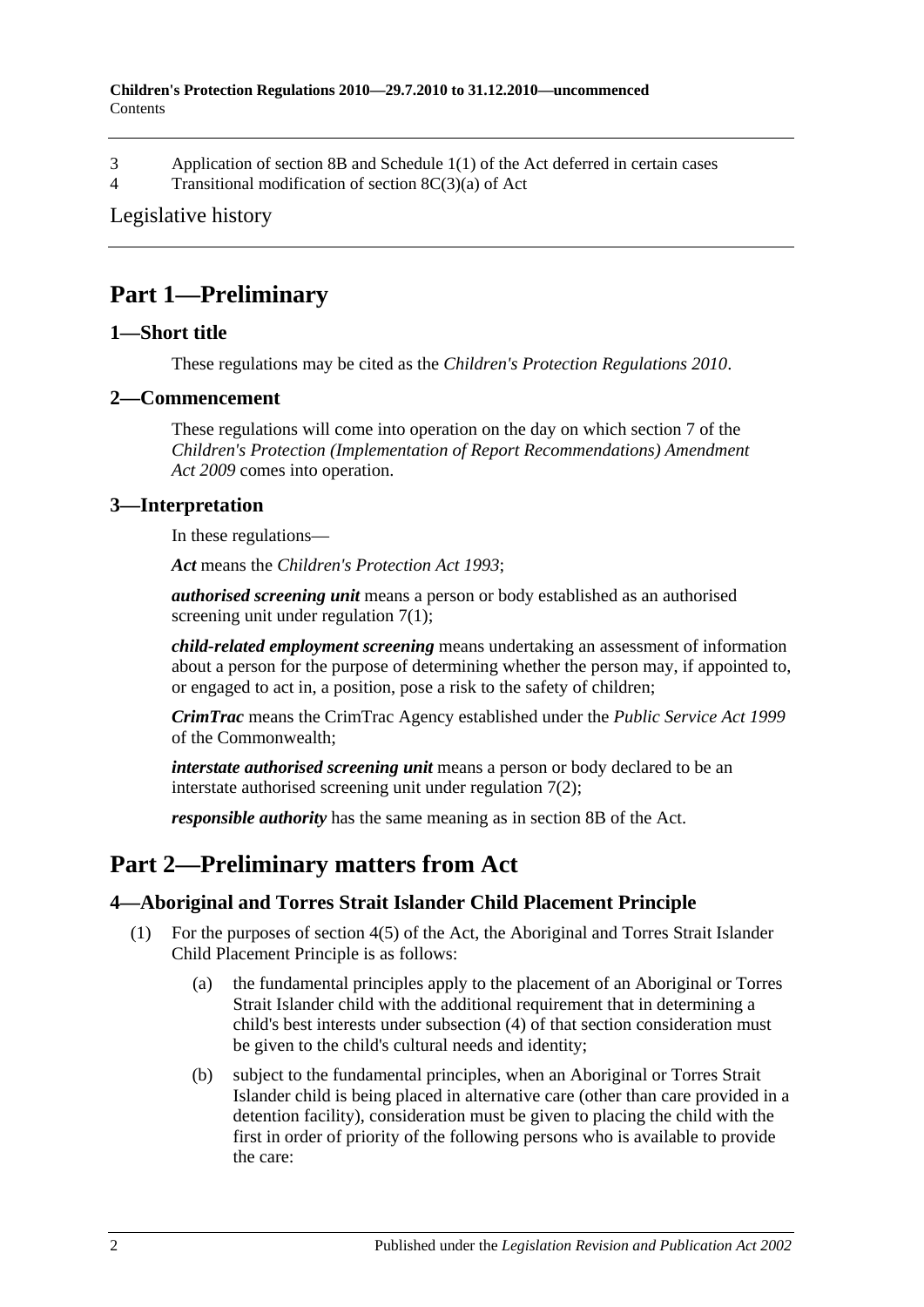- (i) a member of the child's family, as determined by reference to Aboriginal or Torres Strait Islander culture;
- (ii) a member of the child's community who has a relationship of responsibility for the child, as determined by reference to Aboriginal or Torres Strait Islander traditional practice or custom;
- (iii) a member of the child's community, as determined by reference to Aboriginal or Torres Strait Islander traditional practice or custom;
- (iv) a person—
	- (A) in the case of an Aboriginal child—of Aboriginal cultural background; or
	- (B) in the case of a Torres Strait Islander child—of Torres Strait Islander cultural background;
- (v) a person who is able to ensure that the child maintains significant contact with the child's family (as determined by reference to Aboriginal or Torres Straight Islander culture), the child's community or communities and the child's culture;
- (c) if the placement of a child in alternative care in accordance with [paragraph](#page-1-6) (b) is objected to by the child on reasonable grounds, consideration must be given to placing the child with the next person (determined in accordance with [paragraph](#page-1-6) (b)) available to provide the care.
- (2) In this regulation—

*fundamental principles* means the fundamental principles set out in section 4 of the Act (other than the principle in section 4(5) of the Act).

#### <span id="page-2-0"></span>**5—Definition of Department**

For the purposes of the definition of *Department* in section 6(1) of the Act, the Department for Families and Communities is prescribed.

# <span id="page-2-2"></span><span id="page-2-1"></span>**Part 3—Criminal history assessment**

#### **Division 1—Undertaking criminal history assessments**

#### <span id="page-2-3"></span>**6—Manner in which assessment must be undertaken**

- <span id="page-2-4"></span>(1) For the purposes of section 8B of the Act, the responsible authority for an organisation to which that section applies must undertake an assessment of a person's criminal history by either of the following methods:
	- $(a)$  by—
		- (i) obtaining—
			- (A) a criminal history report relating to the person prepared by South Australia Police or CrimTrac; or
			- (B) other prescribed evidence of the person's criminal history; and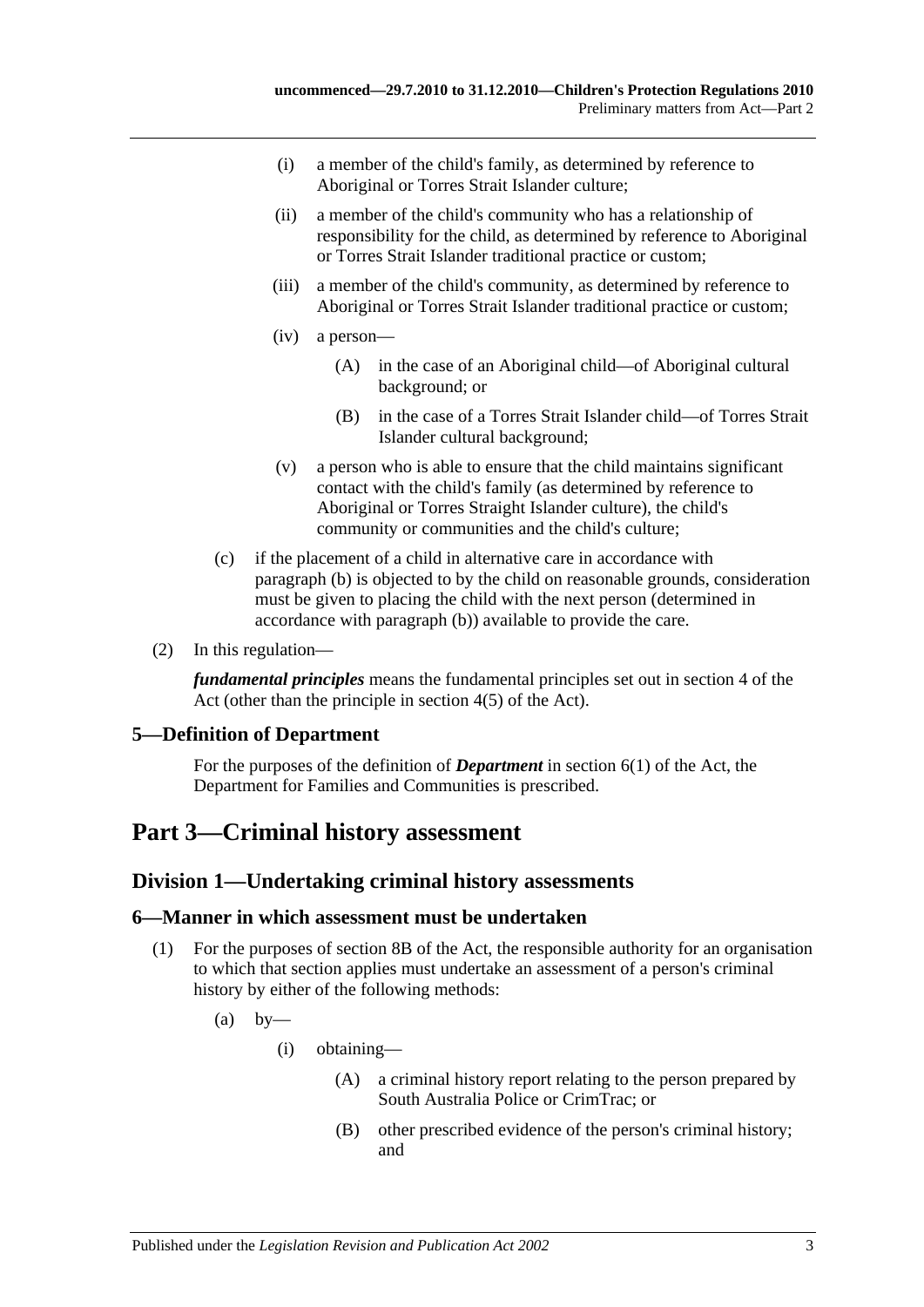(ii) undertaking an assessment of that report or evidence for the purpose of determining whether the person may pose a risk to the safety of children,

in accordance with standards published, from time to time, by the Chief Executive;

- (b) by obtaining a criminal history assessment relating to the person from an authorised screening unit.
- (2) In this regulation—

*prescribed evidence* means evidence of a kind specified by the Chief Executive for the purposes of this regulation in standards referred to in [subregulation](#page-2-4) (1)(a).

#### <span id="page-3-4"></span><span id="page-3-0"></span>**7—Screening units**

- (1) The Chief Executive may establish such authorised screening units for the purposes of this Division as the Chief Executive thinks fit.
- <span id="page-3-5"></span>(2) The Chief Executive may, by notice in the Gazette, declare that a person or body is an interstate authorised screening unit for the purposes of these regulations.

## <span id="page-3-1"></span>**8—Information to be included in criminal history in certain circumstances**

A reference to a person's *criminal history* in section 8B of the Act or in these regulations will, in relation to an authorised screening unit or an interstate authorised screening unit, be taken to include the following classes of information:

- <span id="page-3-6"></span>(a) convictions for offences committed by the person in South Australia or elsewhere (whether those convictions relate to offences committed before or after the commencement of this regulation);
- <span id="page-3-7"></span>(b) charges for offences alleged to have been committed by the person in South Australia or elsewhere (whether those charges relate to offences alleged to have been committed before or after the commencement of this regulation and regardless of the outcome of those charges);
- (c) information about convictions referred to in [paragraph](#page-3-6) (a) and charges referred to in [paragraph](#page-3-7) (b).

#### <span id="page-3-8"></span><span id="page-3-2"></span>**9—Exchange of information with other jurisdictions**

Despite any other Act or law, information forming part of a person's criminal history may be provided by the Crown, or an agency or instrumentality of the Crown, to—

- (a) an authorised screening unit for the purpose of undertaking child-related employment screening in accordance with these regulations; or
- (b) an interstate authorised screening unit for the purpose of undertaking child-related employment screening as authorised or required under a law of another State or Territory, or of the Commonwealth.

### <span id="page-3-3"></span>**10—Prescribed functions**

For the purposes of paragraph (c) of the definition of *prescribed functions* in section 8B(8) of the Act, the following kinds of records are prescribed, where such records relate to a child or children:

(a) records of an educational or child care service;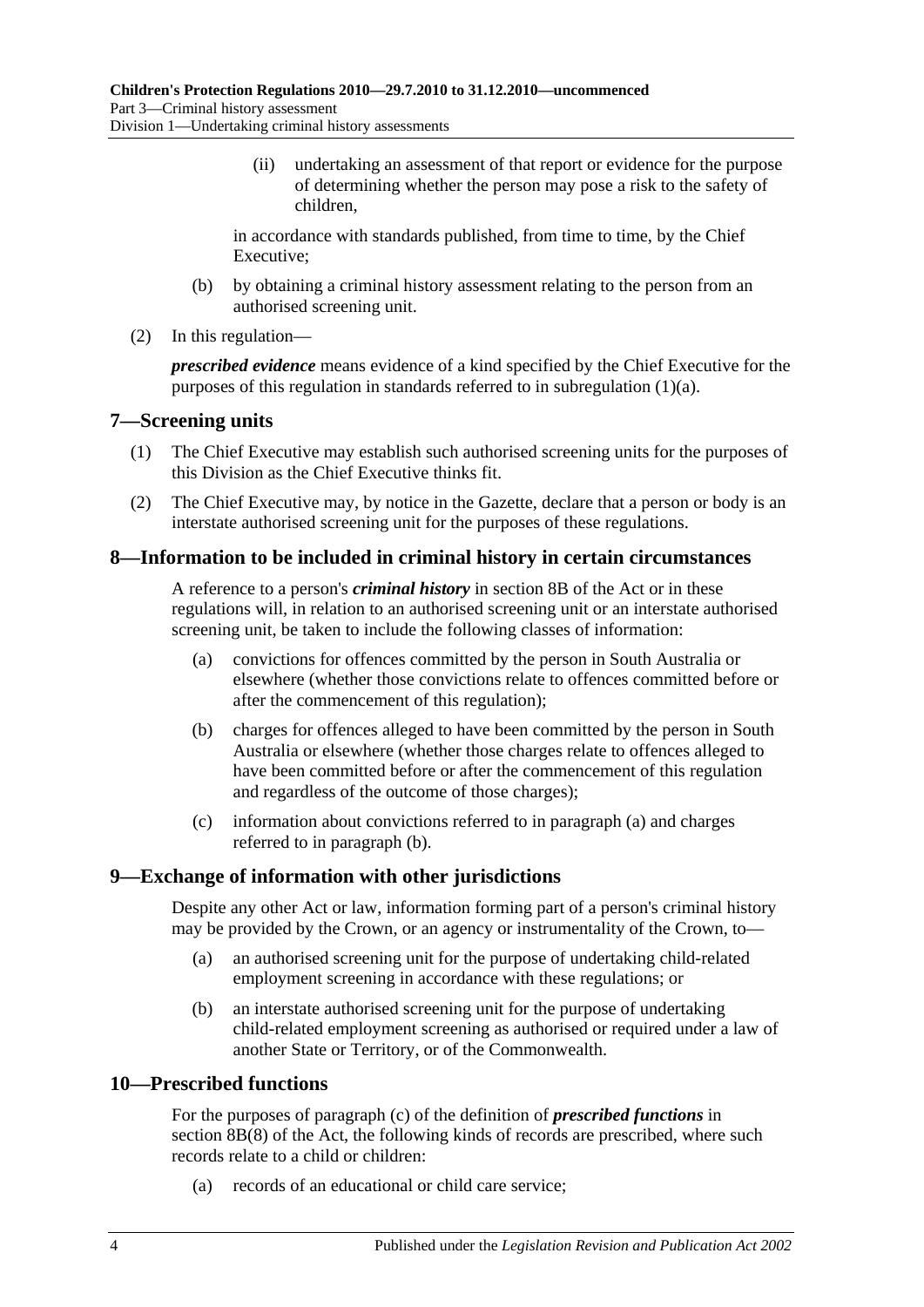- (b) records of a health service (within the meaning of the *[Health Care Act](http://www.legislation.sa.gov.au/index.aspx?action=legref&type=act&legtitle=Health%20Care%20Act%202008) 2008*);
- (c) records of a disability service (within the meaning of the *[Disability Services](http://www.legislation.sa.gov.au/index.aspx?action=legref&type=act&legtitle=Disability%20Services%20Act%201993)  Act [1993](http://www.legislation.sa.gov.au/index.aspx?action=legref&type=act&legtitle=Disability%20Services%20Act%201993)*);
- (d) records made or kept in connection with the administration of the *[Children's](http://www.legislation.sa.gov.au/index.aspx?action=legref&type=act&legtitle=Childrens%20Protection%20Act%201993)  [Protection Act](http://www.legislation.sa.gov.au/index.aspx?action=legref&type=act&legtitle=Childrens%20Protection%20Act%201993) 1993*, the *[Family and Community Services Act](http://www.legislation.sa.gov.au/index.aspx?action=legref&type=act&legtitle=Family%20and%20Community%20Services%20Act%201972) 1972*, the *[Young Offenders Act](http://www.legislation.sa.gov.au/index.aspx?action=legref&type=act&legtitle=Young%20Offenders%20Act%201993) 1993* or the *[Youth Court Act](http://www.legislation.sa.gov.au/index.aspx?action=legref&type=act&legtitle=Youth%20Court%20Act%201993) 1993*;
- (e) records relating to legal proceedings.

#### <span id="page-4-0"></span>**11—Responsible authority**

For the purposes of the definition of *responsible authority* in section 8B(8) of the Act, each of the following bodies is approved:

- (a) the Association of Independent Schools of South Australia Incorporated;
- (b) the Catholic Church Endowment Society Incorporated;
- (c) the Lutheran Schools Association of South Australia, Northern Territory and Western Australia Incorporated.

## <span id="page-4-1"></span>**Division 2—Offences**

### <span id="page-4-2"></span>**12—Authorised screening unit to only undertake child-related employment screening**

(1) An authorised screening unit must not undertake an assessment of information of a kind specified in [regulation](#page-3-7) 8(b) or [\(c\)](#page-3-8) unless satisfied that the assessment is required for child-related employment screening.

Maximum penalty: \$10 000.

(2) An authorised screening unit must not undertake any kind of assessment other than assessment of a person's criminal history for the purpose of child-related employment screening unless the authorised screening unit has been granted approval, in writing, by the Chief Executive to undertake assessments of that kind.

Maximum penalty: \$10 000.

(3) The Chief Executive must not grant approval to an authorised screening unit to undertake a particular kind of assessment unless the Chief Executive is satisfied that the authorised screening unit has in place appropriate safeguards to ensure that information of a kind specified in [regulation](#page-3-7) 8(b) or [\(c\)](#page-3-8) will not be used for the purpose of those assessments.

#### <span id="page-4-3"></span>**13—Confidentiality and information management requirements**

- (1) A person who, in the course of carrying out functions of—
	- (a) a responsible authority; or
	- (b) an organisation to which a responsible authority communicates information forming part of a person's criminal history; or
	- (c) an organisation that prepares a criminal history report for a responsible authority; or
	- (d) an authorised screening unit,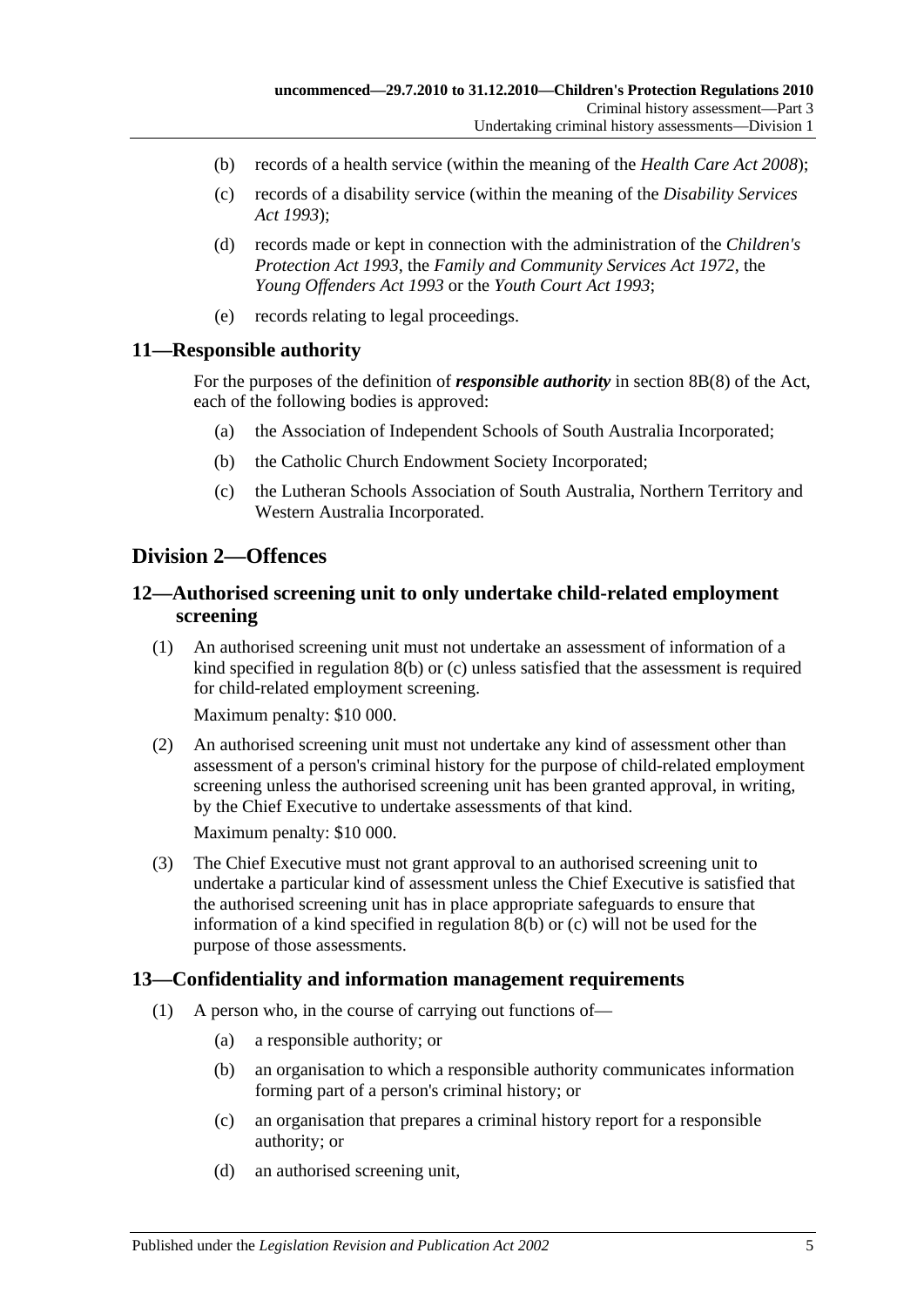has, or has had, access to information forming part of a person's criminal history must not disclose such information except—

- (e) to, or with the consent of, the person to whom the information relates; or
- (f) as may be authorised or required by law.

Maximum penalty: \$10 000.

- (2) The responsible authority for an organisation to which section 8B of the Act applies must ensure that information forming part of—
	- (a) a person's criminal history; or
	- (b) an assessment obtained from an authorised screening unit,

is dealt with in accordance with any standards for dealing with such information published from time to time by the Chief Executive (insofar as such standards are applicable to the organisation).

Maximum penalty: \$5 000.

## <span id="page-5-0"></span>**Division 3—Exemptions**

#### <span id="page-5-2"></span><span id="page-5-1"></span>**14—Exemptions**

- <span id="page-5-4"></span><span id="page-5-3"></span>(1) Pursuant to section 8D(1) of the Act, but subject to [subregulation](#page-6-4) (2), the following organisations, persons and positions are exempt from the application of section 8B of the Act:
	- (a) an organisation that provides equipment, food or venues for children's parties or events and does not provide any other services;
	- (b) a person who undertakes work on a voluntary basis to provide a service in his or her capacity as a parent or guardian of a child who is ordinarily provided with the service:
	- (c) a person who undertakes work on a voluntary basis to provide a service and who is under 18 years of age;
	- (d) a person who undertakes work in the course of, or for the purposes of, an event or activity that takes place over a period of not more than 10 consecutive days or not more than 1 day in any month;
	- (e) a person appointed as a police officer;
	- (f) a person who is a registered teacher (within the meaning of the *[Teachers](http://www.legislation.sa.gov.au/index.aspx?action=legref&type=act&legtitle=Teachers%20Registration%20and%20Standards%20Act%202004)  [Registration and Standards Act](http://www.legislation.sa.gov.au/index.aspx?action=legref&type=act&legtitle=Teachers%20Registration%20and%20Standards%20Act%202004) 2004*);
	- (g) a person who undertakes, or a position that only involves, work that is not for the exclusive benefit of children and is not provided to any child on an individual basis;
	- (h) a position that only involves prescribed functions because children are employed or engaged to work as volunteers by the person occupying the position or by that person's employer;
	- (i) a position in which all work involving children is undertaken in the presence of the children's parents or guardians and in which there is ordinarily no physical contact with the children.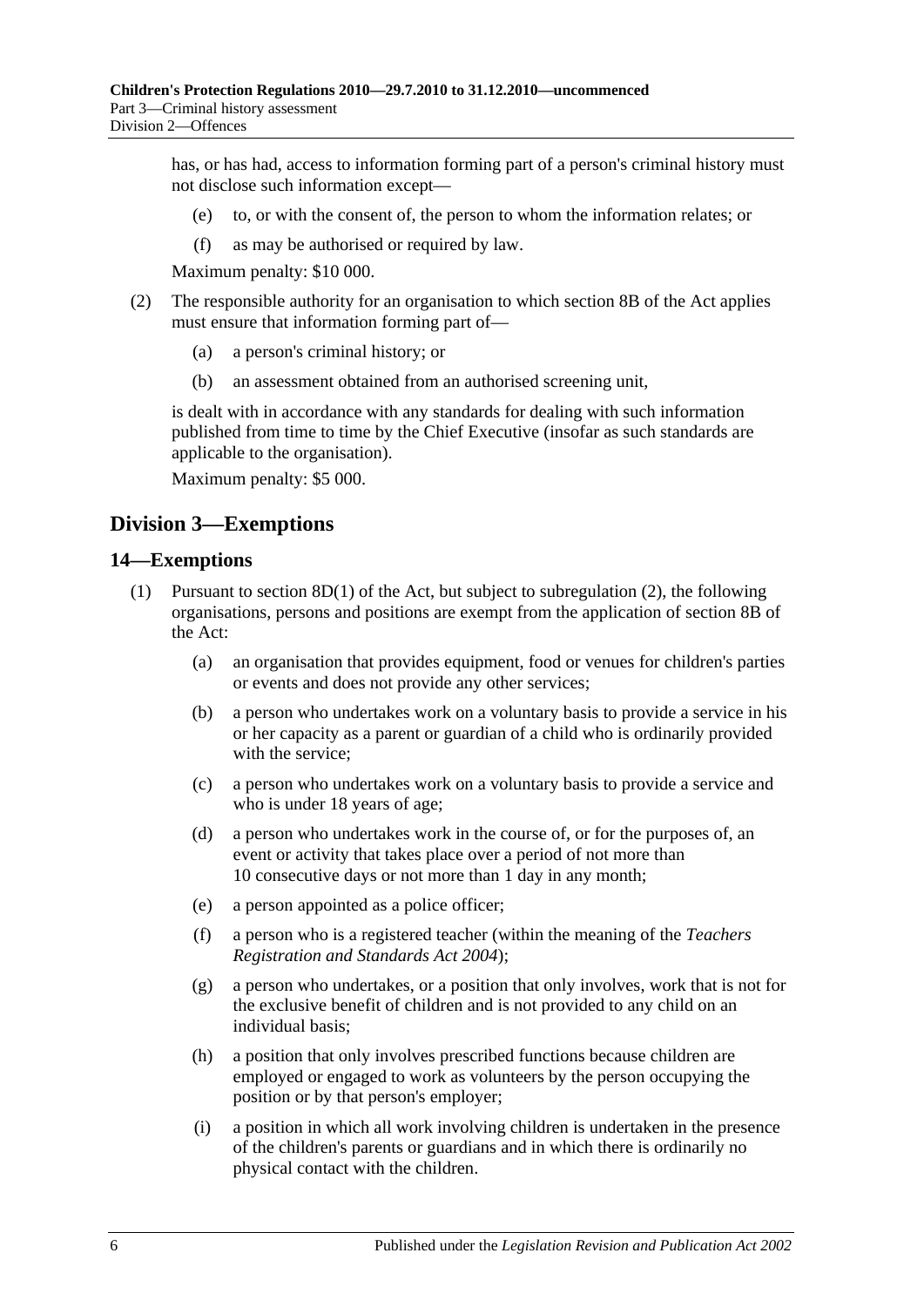- <span id="page-6-4"></span>(2) An organisation, person or position referred to in [subregulation](#page-5-2) (1) (other than [subregulation](#page-5-3)  $(1)(e)$  or  $(f)$ ) is not exempt from the application of section 8B of the Act if the services provided by the organisation or the duties of the person or position—
	- (a) involve the provision of—
		- (i) child care or baby sitting services that are licensed or approved under the *[Children's Services Act](http://www.legislation.sa.gov.au/index.aspx?action=legref&type=act&legtitle=Childrens%20Services%20Act%201985) 1985*; or
		- (ii) residential or overnight care for children (other than overnight care by a person who is not ordinarily resident in this State); or
		- (iii) disability services if provided only to children who have a disability; or
	- (b) are related to the administration of the juvenile justice system or child protection services.
- (3) In [subregulation](#page-6-4) (2), *disability* and *disability services* have the same respective meanings as in the *[Disability Services Act](http://www.legislation.sa.gov.au/index.aspx?action=legref&type=act&legtitle=Disability%20Services%20Act%201993) 1993*.

# <span id="page-6-0"></span>**Part 4—Policies and procedures**

## <span id="page-6-1"></span>**15—Obligations of certain organisations**

For the purposes of section  $8C(2)(b)$  of the Act, policies and procedures under section 8C must comply with such of the following documents as may be published from time to time by the Chief Executive (insofar as such documents are applicable to the organisation):

- (a) codes of conduct and principles of good practice of a kind referred to in section 8A(a) of the Act;
- (b) standards of a kind referred to in section 8A(j) of the Act.

# <span id="page-6-2"></span>**Schedule 1—Fees**

#### <span id="page-6-3"></span>**1—Fees payable to authorised screening units**

- (1) Subject to [subclause](#page-6-5) (3), the fees set out in the table below are payable to an authorised screening unit for conducting a criminal history assessment under these regulations.
- (2) The fees set out in the table do not include any GST that may be payable in respect of a particular fee.
- <span id="page-6-5"></span>(3) An authorised screening unit may determine circumstances in which a fee payable to the unit may be waived or remitted.

|                                                                                                                                                                                           | Fee  |
|-------------------------------------------------------------------------------------------------------------------------------------------------------------------------------------------|------|
| If the applicant satisfies the authorised screening unit that the relevant position is<br>a voluntary position or is a student placement arranged by or through a tertiary<br>institution | \$34 |
| In any other case                                                                                                                                                                         | \$52 |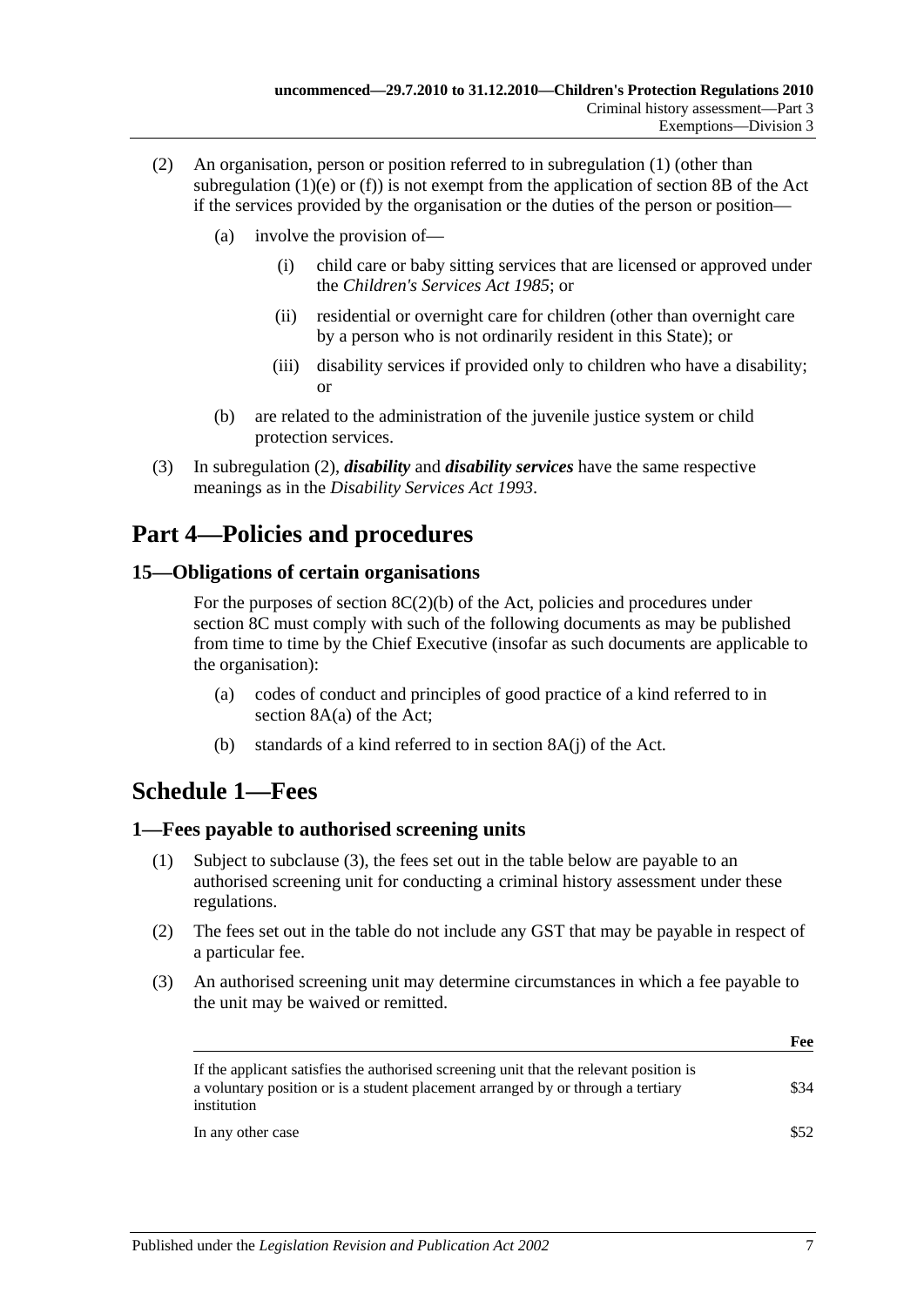# <span id="page-7-0"></span>**Schedule 2—Revocation and transitional provisions Part 1—Revocation**

## <span id="page-7-1"></span>**1—Revocation of** *Children's Protection Regulations 2006*

The *[Children's Protection Regulations](http://www.legislation.sa.gov.au/index.aspx?action=legref&type=subordleg&legtitle=Childrens%20Protection%20Regulations%202006) 2006* are revoked.

# **Part 2—Transitional provisions**

## <span id="page-7-2"></span>**2—Interpretation**

In this Part—

*prescribed functions* has the same meaning as in section 8B of the Act;

*school* has the same meaning as in the *[Education Act](http://www.legislation.sa.gov.au/index.aspx?action=legref&type=act&legtitle=Education%20Act%201972) 1972*.

### <span id="page-7-3"></span>**3—Application of section 8B and Schedule 1(1) of the Act deferred in certain cases**

- <span id="page-7-4"></span>(1) If an organisation was not, immediately before the commencement of section 7 of the *[Children's Protection \(Implementation of Report Recommendations\) Amendment](http://www.legislation.sa.gov.au/index.aspx?action=legref&type=act&legtitle=Childrens%20Protection%20(Implementation%20of%20Report%20Recommendations)%20Amendment%20Act%202009)  Act [2009](http://www.legislation.sa.gov.au/index.aspx?action=legref&type=act&legtitle=Childrens%20Protection%20(Implementation%20of%20Report%20Recommendations)%20Amendment%20Act%202009)*, an organisation to which section 8B of the Act applied but the organisation belongs to a class of organisation specified in the first column of the table below—
	- (a) section 8B(1) of the Act will not apply to the organisation until the relevant date specified in the second column of the table below for organisations of that class (or, in the case of an organisation that belongs to more than 1 class specified in the table, until the earliest relevant date specified in the second column of the table below for a class to which the organisation belongs); and
	- (b) the prescribed period, for the purposes of Schedule 1(1) of the Act in relation to the organisation is the period specified in the third column of the table below for organisations of that class (or, in the case of an organisation that belongs to more than 1 class specified in the table, is the earliest occurring period specified in the third column of the table below for a class to which the organisation belongs).

| <b>Class of organisation</b>                                                                                                                                                                                 | <b>Relevant date</b> | <b>Prescribed period</b>           |
|--------------------------------------------------------------------------------------------------------------------------------------------------------------------------------------------------------------|----------------------|------------------------------------|
| Organisations that provide child care or<br>residential care                                                                                                                                                 | 1 January 2011       | 1 January 2011 to<br>30 June 2011  |
| Private hospitals (within the meaning of the<br>Health Care Act 2008) and day procedure<br>centres attached to private hospitals                                                                             | 1 January 2011       | 1 January 2011 to<br>30 June 2011  |
| Non-government organisations that provide<br>health services and that usually have a number of<br>employees that would be equivalent to more than<br>25 full time positions (not counting any<br>volunteers) | 1 July 2011          | 1 July 2011 to<br>31 December 2011 |
| Ambulance services                                                                                                                                                                                           | 1 July 2011          | 1 July 2011 to<br>31 December 2011 |
| Day procedure centres not attached to private<br>hospitals                                                                                                                                                   | 1 July 2011          | 1 July 2011 to<br>31 December 2011 |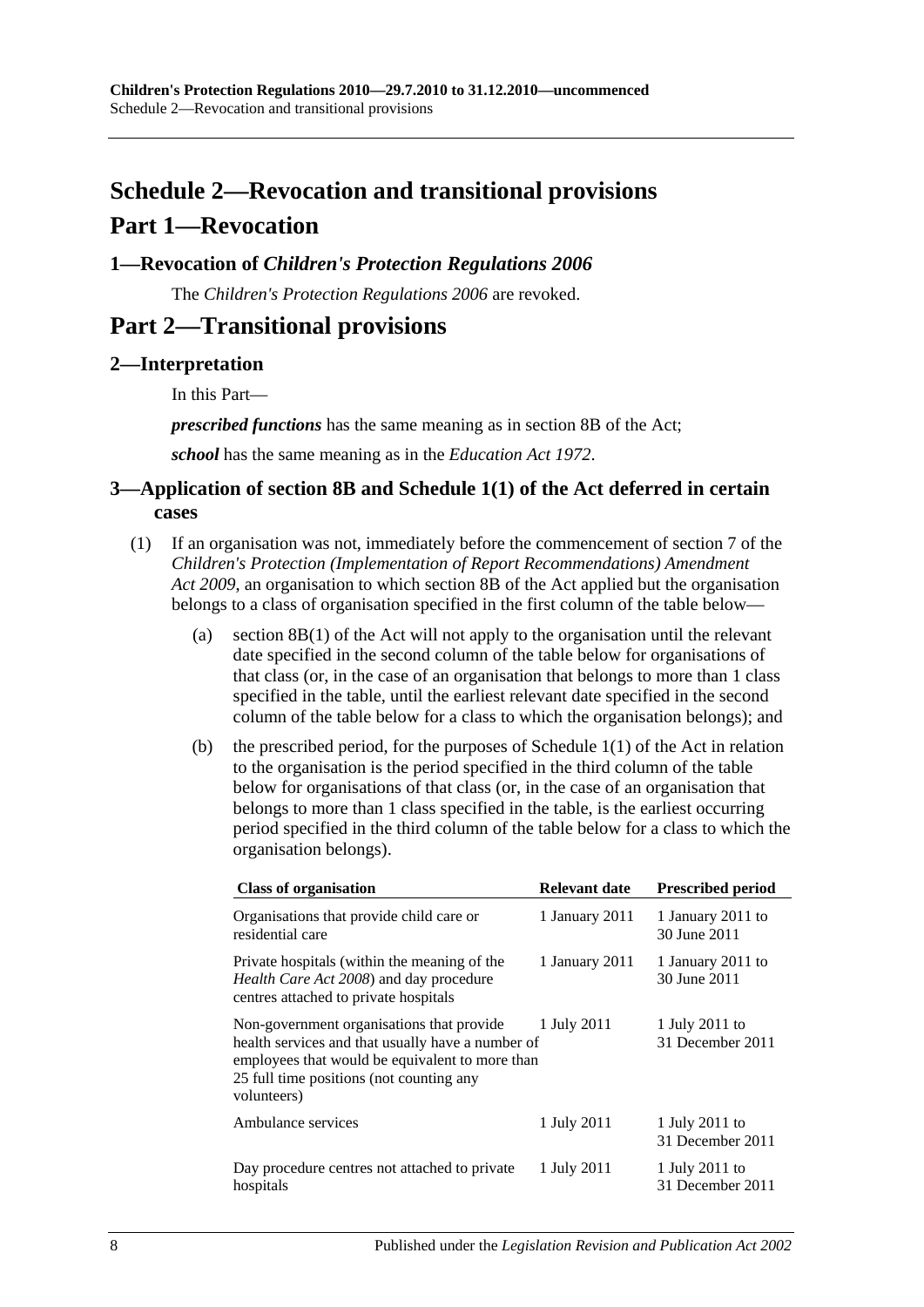| <b>Class of organisation</b>                                                                                                                                                                            | <b>Relevant date</b> | <b>Prescribed period</b>           |
|---------------------------------------------------------------------------------------------------------------------------------------------------------------------------------------------------------|----------------------|------------------------------------|
| Organisations that provide general practitioner<br>health services                                                                                                                                      | 1 July 2011          | 1 July 2011 to<br>31 December 2011 |
| Organisations that provide dental services                                                                                                                                                              | 1 July 2011          | 1 July 2011 to<br>31 December 2011 |
| Non-government organisations that provide<br>health services and that usually have a number of<br>employees that would be equivalent to 25 or less<br>full time positions (not counting any volunteers) | 1 January 2012       | 1 January 2012 to<br>30 June 2012  |
| Organisations that provide welfare services                                                                                                                                                             | 1 July 2011          | 1 July 2011 to<br>31 December 2011 |
| Organisations that provide sporting or<br>recreational services                                                                                                                                         | 1 January 2012       | 1 January 2012 to<br>30 June 2012  |
| Organisations that provide religious or spiritual 1 January 2012<br>services                                                                                                                            |                      | 1 January 2012 to<br>30 June 2012  |
| Organisations that provide education services<br>(other than schools)                                                                                                                                   | 1 January 2012       | 1 January 2012 to<br>30 June 2012  |

- (2) If a position in an organisation of a kind referred to in [subclause](#page-7-4) (1) is a position belonging to a class specified in the first column of the table below, then despite [subclause](#page-7-4) (1)—
	- (a) section 8B(1) of the Act will apply to the position from the relevant date specified in the second column of the table below for positions belonging to that class (or, in the case of a position that belongs to more than 1 class specified in the table, until the earliest relevant date specified in the second column of the table below for a class to which the position belongs); and
	- (b) the prescribed period, for the purposes of Schedule 1(1) of the Act in relation to the position is the period specified in the third column of the table below for positions of that class (or, in the case of a position that belongs to more than 1 class specified in the table, is the earliest occurring period specified in the third column of the table below for a class to which the position belongs).

| <b>Class of position</b>                                                                                                                                                                                                               | <b>Relevant date</b> | <b>Prescribed period</b>                         |
|----------------------------------------------------------------------------------------------------------------------------------------------------------------------------------------------------------------------------------------|----------------------|--------------------------------------------------|
| A person appointed to, or engaged to act in, a<br>position in-                                                                                                                                                                         |                      | 1 January 2012 1 January 2012 to<br>30 June 2012 |
| an organisation that provides general<br>(a)<br>practitioner health services; or                                                                                                                                                       |                      |                                                  |
| (b)<br>a non-government organisation that<br>provides health services and that usually<br>has a number of employees that would be<br>equivalent to more than 25 full time<br>positions (not counting any volunteers);<br><sub>or</sub> |                      |                                                  |
| a day procedure centre that is not<br>(c)<br>attached to a private hospital,                                                                                                                                                           |                      |                                                  |
| where the prescribed functions do not include the<br>direct provision of health care services to a child                                                                                                                               |                      |                                                  |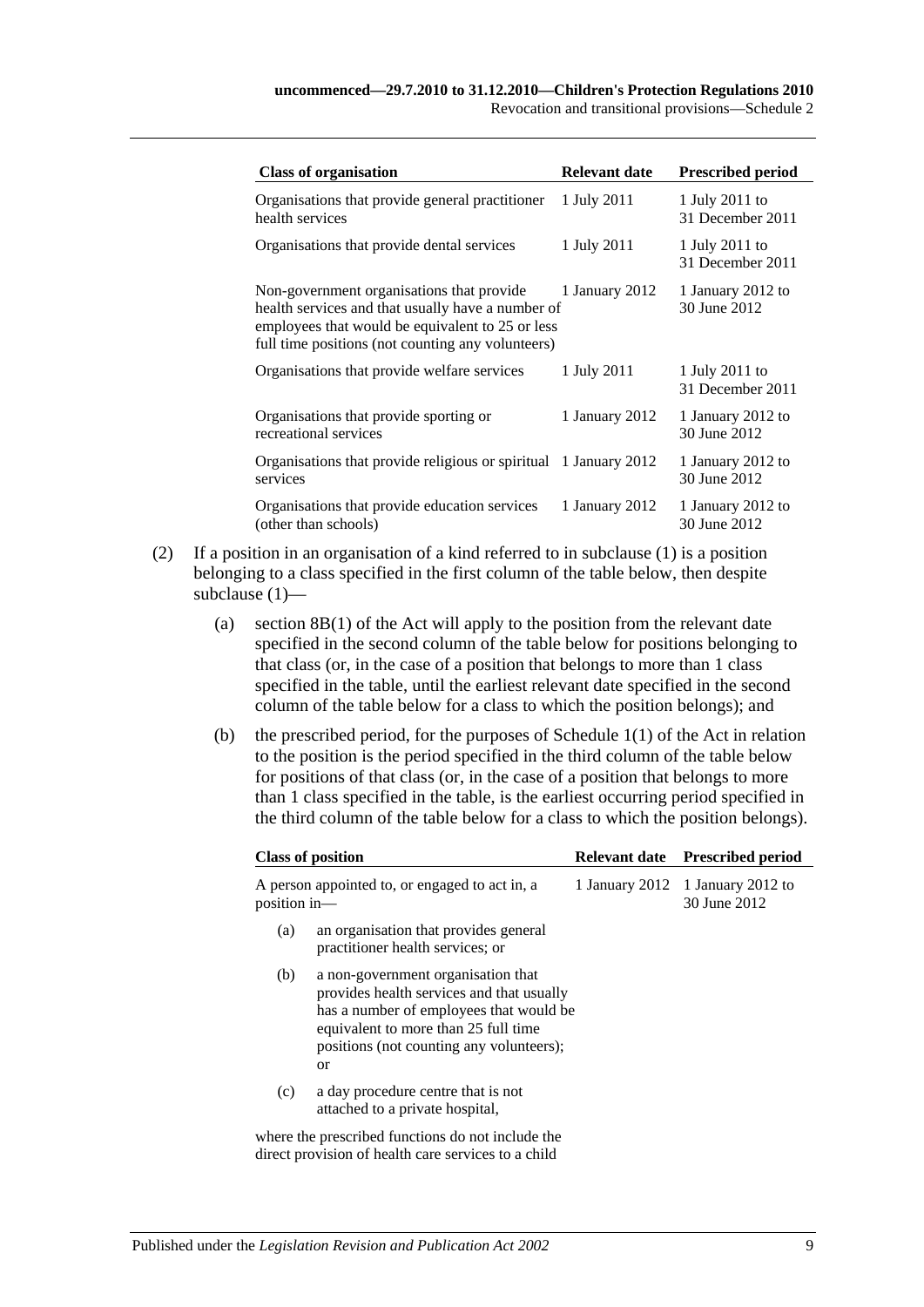Schedule 2—Revocation and transitional provisions

| <b>Class of position</b>                                                                                     |                                                                                                            | <b>Relevant date</b> | <b>Prescribed period</b>           |
|--------------------------------------------------------------------------------------------------------------|------------------------------------------------------------------------------------------------------------|----------------------|------------------------------------|
| A person appointed to, or engaged to act in, an<br>provision of dental services to children                  | organisation that provides dental services where<br>the prescribed functions do not include the direct     | 1 January 2012       | 1 January 2012 to<br>30 June 2012  |
| A person appointed to, or engaged to act in, a<br>or recreational services, religious or spiritual<br>where— | position in an organisation that provides sporting<br>services or education services (other than a school) | 1 July 2012          | 1 July 2012 to<br>31 December 2012 |
| (a)                                                                                                          | the person is a volunteer; and                                                                             |                      |                                    |
| (b)<br>aged 7 years or under.                                                                                | the prescribed functions involve children                                                                  |                      |                                    |
| A person appointed to, or engaged to act in, a<br>or recreational services, religious or spiritual<br>where— | position in an organisation that provides sporting<br>services or education services (other than a school) | 1 January 2013       | 1 January 2013 to<br>30 June 2013  |
| (a)                                                                                                          | the person is a volunteer; and                                                                             |                      |                                    |
| (b)<br>aged 12 years or under.                                                                               | the prescribed functions involve children                                                                  |                      |                                    |
| A person appointed to, or engaged to act in, a<br>or recreational services, religious or spiritual<br>where— | position in an organisation that provides sporting<br>services or education services (other than a school) | 1 July 2013          | 1 July 2013 to<br>31 December 2013 |
| (a)                                                                                                          | the person is a volunteer; and                                                                             |                      |                                    |
| (b)                                                                                                          | the prescribed functions involve children                                                                  |                      |                                    |

aged 17 years or under.

## <span id="page-9-0"></span>**4—Transitional modification of section 8C(3)(a) of Act**

- (1) The application of section 8C(3)(a) of the Act (as inserted by the *[Children's](http://www.legislation.sa.gov.au/index.aspx?action=legref&type=act&legtitle=Childrens%20Protection%20(Implementation%20of%20Report%20Recommendations)%20Amendment%20Act%202009)  [Protection \(Implementation of Report Recommendations\) Amendment Act](http://www.legislation.sa.gov.au/index.aspx?action=legref&type=act&legtitle=Childrens%20Protection%20(Implementation%20of%20Report%20Recommendations)%20Amendment%20Act%202009) 2009*) is modified in relation to an organisation formed before the commencement of this clause so that such an organisation is not required to lodge the statement referred to in that paragraph within the 10 day period specified in that paragraph, but is instead required to lodge the statement within the period of 2 months after the commencement of that paragraph.
- (2) The modification prescribed by this clause applies until the expiration of the period of 2 months after the commencement of section 8C(3)(a) of the Act (as inserted by the *[Children's Protection \(Implementation of Report Recommendations\) Amendment](http://www.legislation.sa.gov.au/index.aspx?action=legref&type=act&legtitle=Childrens%20Protection%20(Implementation%20of%20Report%20Recommendations)%20Amendment%20Act%202009)  Act [2009](http://www.legislation.sa.gov.au/index.aspx?action=legref&type=act&legtitle=Childrens%20Protection%20(Implementation%20of%20Report%20Recommendations)%20Amendment%20Act%202009)*).